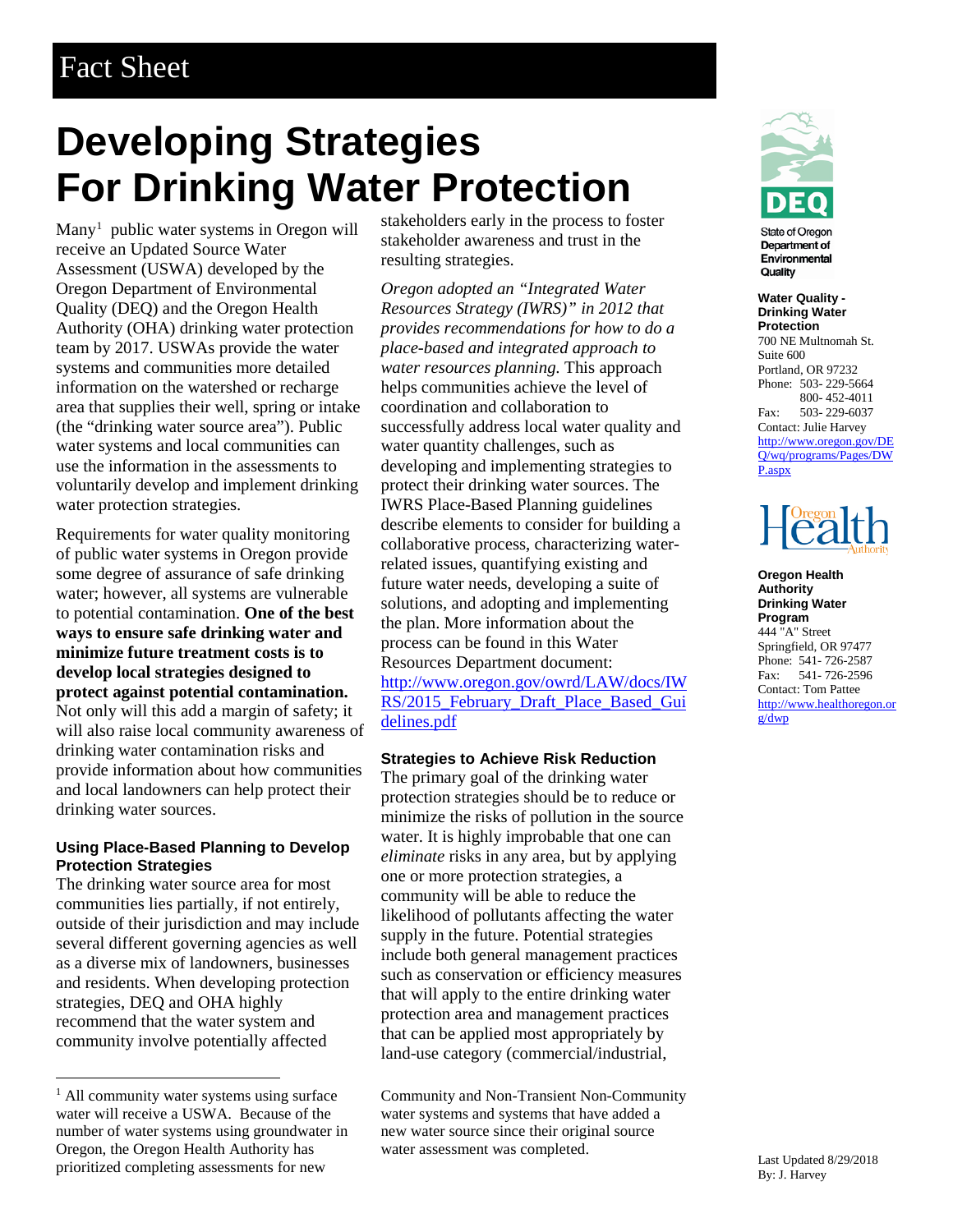agricultural/rural, forestry, residential/ municipal, and miscellaneous). The following list provides some of the most common management options as an example to public water suppliers and communities:

# **Example Strategies for Drinking Water Protection**

#### **Non-Regulatory Options**

**Notify and Educate the Public:** Contact property owners within the protection area so they are aware of the need for protection measures. Let them know this is voluntary. Focus educational efforts on basic information about the source water and the relationship between surface activities and the water quality; familiarity with the location of the protected area; basic information on sources of contamination; and effective strategies for safe management of all potential contaminants. Public education/notification can be accomplished using local news outlets, letters to residents, letters to land owners/operators, and bill stuffers/customer mailings. Information signs could be placed adjacent to roadways entering the protection area. Include on the sign the name of the water system/jurisdiction and a phone number where callers can obtain more information or report releases.

**Use Technical Assistance Resources:** Work with local or state providers of technical assistance (e.g., DEQ's regional offices, Soil and Water Conservation Districts, OSU Extension) to encourage the use of best management practices for pollution prevention and waste reduction. Apply for grants or funding to provide financial incentives such as pollution prevention tax credits, low-interest loans or direct subsidies/cost sharing. Provide recognition for environmental friendly businesses and operations (e.g., green awards, plaques/door signs).

**Sponsor Hazardous Waste/Unused Chemical Collection:** Establishing a permanent location or holding one-day events to collect hazardous wastes from community residents (including households and small businesses) is an effective way to reduce risks posed by storing hazardous wastes or other chemicals within the protection area. Hold an amnesty (free-disposal) event for unused business or agricultural chemicals stored in the protection area. Set up a local materials exchange program (or publicize existing programs).

**Develop Spill Response Plans:** Encourage and assist your local fire department and transportation department with spill response planning. Jurisdictions within protection areas could develop specific spill response procedures to allow quicker response and notifications should a hazardous material spill or release occur. These can be integrated into your county's Emergency Management Plan. Contact the Oregon Department of Transportation (ODOT) for state highways.

**Acquire Land or Rights to Development:** Community ownership of as much as possible of the critical land areas within the protection area and managed for water quality protection provides some of the best assurance of long-term protection of the public water supply. Protection could be provided by ownership accomplished through methods such as capital or bond fund programs, or through easements and deed restrictions. Private non-profit land conservation organizations or local land trusts in your area can assist you in acquiring land within your protection area by conveyance to a trust, seeking donations, or direct land purchases for conservation.

#### **Local Regulatory Options**

**Existing Regulations and Permits:** Take advantage of opportunities to provide public comment and input when existing regulatory programs are reviewing permits or programs which affect the siting, design, construction, operation or closure of facilities within your protection area. Ensure you are included on regulatory agency contact lists so that you receive announcements for public involvement opportunities. Consider participating in advisory group meetings for specific topics of interest. Ensure that the regulatory programs are aware of your protection area and request that compliance inspections or technical assistance is prioritized in critical areas.

**Land Use Controls (Zoning/Health Ordinances):** There are many different types of zoning tools. Your community can identify the protection area with an overlay map and enact specific requirements for land uses and development within these boundaries in order to protect public health. Ordinances applying to sites that pose a risk to water quality within the overlay area may include prohibition of various land uses (such as landfills or underground fuel storage tanks); subdivision controls (such as limiting density or requiring larger lot sizes); special permitting or siting requirements (i.e. placing limitations on the use of toxic and hazardous materials, pesticides, salts); and performance standards (i.e. requiring secondary containment for petroleum or chemical storage over a certain volume).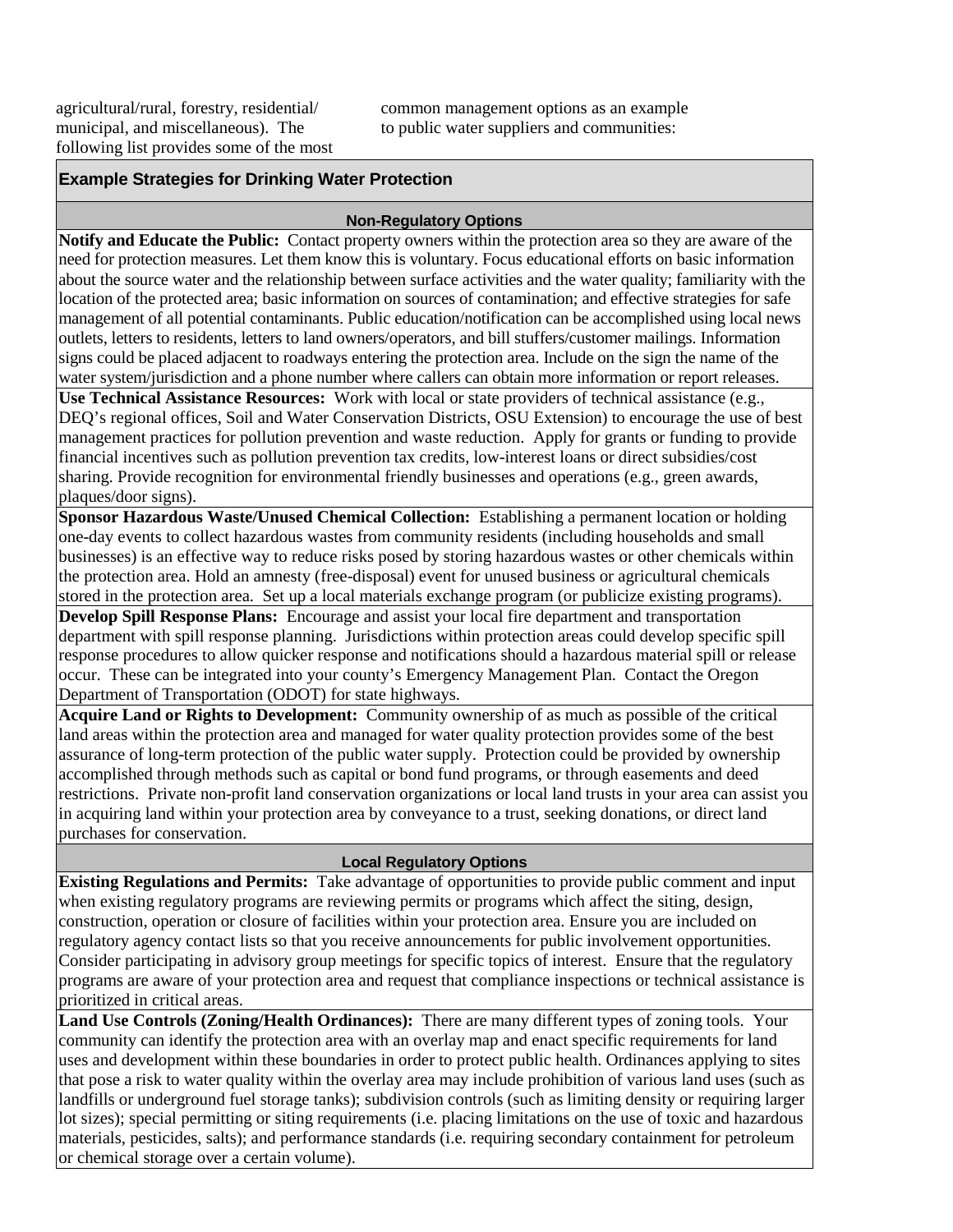## **How do communities use the Updated Source Water Assessments?**

The Updated Source Water Assessment (USWA) provides the information for developing local protection strategies. The USWAs include details characterizing the source area and potential source water risks. It also provides key information that will allow the community to focus limited resources on higher-risk areas within the watershed or recharge zones for wells. The USWA information should be supplemented with local knowledge of the water system and community. The water system and community can refine the delineation of sensitive areas and identification of potential contamination sources through further research, local input and coordination with state agencies.

The USWA source area characterization should be reviewed to clarify the presence, location, operational practices, and actual risks of the identified facilities and land-use activities. Additional potential contaminant sources or sensitive areas may also be added based on local knowledge or additional research. Potential sources with low or no risk (such as landowners who have already incorporated best management practices into their operations to protect your source of drinking water) can be screened out or selected for low priority outreach or technical assistance. Local and state resources can then be directed to the highest priority potential problems in the drinking water source area.

Another way to use the information in the USWA is in developing the water system's contingency plan. Contingency planning focuses on potential threats to the drinking water supply (such as mechanical problems, chemical detections in the source water, chemical spills in the source area, or natural disasters) and the development of procedures to be followed should these events occur. Guidance for preparing a contingency plan and examples are available from OHA. Many contingency plan elements may have already been completed by public water systems as

part of their required Emergency Response Plan. Additional elements can be added as drinking water source protection strategies are developed.

Public water systems may also find it necessary, as a result of either existing or projected increased demand, to explore the development of additional sources for drinking water. Drinking water source protection provides a mechanism that can be used to help select the best site and identify areas that should be protected now so they will provide quality drinking water in the future. Additionally, development of a new groundwater source in the vicinity of existing sources may modify the movement of groundwater in the subsurface, perhaps changing the shape and orientation of existing drinking water source areas. Evaluation of the significance of those changes should be addressed in the protection planning process to ensure that the management strategy in place will continue to protect the community's drinking water supply.

## **Need assistance?**

Drinking water source protection is already at work in Oregon. A number of Oregon communities are currently developing and implementing strategies to protect their drinking water source areas. Successful drinking water protection plans developed in Oregon are available to communities as templates or examples. Staff members at OHA and DEQ are available to provide assistance, and extensive written materials are available to local community groups or consultants to assist in developing drinking water protection plans or strategies.

Detailed information about developing drinking water source protection strategies can be found on DEQ's Drinking Water Protection Program website. The website also includes Updated Source Water Assessment methods and results, Resource Guides for bot[h surface](https://www.oregon.gov/deq/FilterDocs/SurfaceWaterResourceGuide.pdf) water and [groundwater,](https://www.oregon.gov/deq/FilterDocs/gwresguide.pdf) sample Drinking Water Protection Plans,